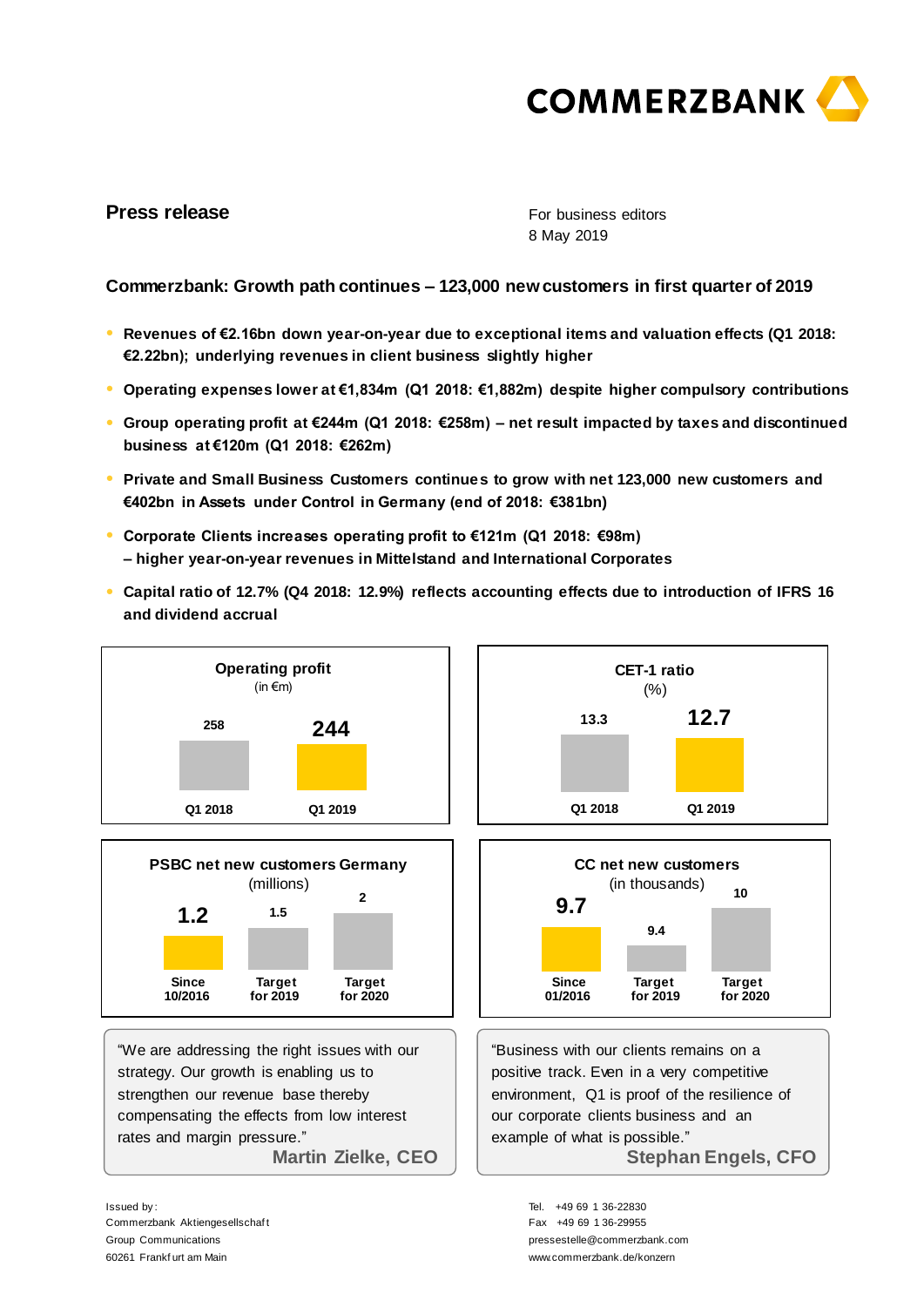

Page 2 |

Commerzbank grew in terms of both customers and assets in the first quarter of 2019 and slightly increased its underlying revenues in the customer segments. Particularly the net interest income profited from growth initiatives and helped to compensate continued margin pressure and new regulatory requirements in the securities business (MiFID II). The Private and Small-Business Customers segment saw a marked increase in its customer growth compared to the first quarter of 2018 and is on track with its strategy implementation. The Corporate Clients segment increased its loan volume further and improved its operating profit compared to the first quarter of 2018 thanks to its business with the Mittelstand and large corporates. Overall, the realigned Corporate Clients segment posted an increase in revenues from core products like loans, cash management and trade finance. The revamp of the Bank's head office via the programme "Campus 2.0" is progressing as planned and is expected to be completed in July 2019.

"We are addressing the right issues with our strategy", said Martin Zielke, Chairman of the Board of Managing Directors of Commerzbank. "Our growth with customers and assets is enabling us to strengthen our revenue base thereby compensating the effects from low interest rates and margin pressure. We'll leverage the current momentum with our customers to further implement our strategy. With Campus 2.0 we will become ever more efficient. And of course we will continue to work on our profitability."

**Group revenues** came to €2,156 million in the first quarter of 2019, after €2,217 million in Q1 2018 which had profited from exceptional items and valuation effects. **Underlying revenues** totalled €2,190 million and were slightly down on the previous year (Q1 2018: €2,216 million). Underlying revenues in the client segments, Private and Small Business Customers and Corporate Clients, registered a slight year-on-year increase.

**Operating expenses** were down to €1,834 million and in line with full-year expectations (Q1 2018: €1,882 million), despite an increase in compulsory contributions. At €265 million compulsory contributions were nearly 10% higher than in the first quarter of 2018 (Q1 2018: €244 million). This increase was attributable to the bank levies which need to be booked in the first quarter and was overcompensated by continued cost management and staff reductions. The Bank continued with its strategic investments in digitalisation and growth using fewer external suppliers, as announced. Overall, operating expenses were cut to €1,569 million (Q1 2018: €1,638 million).

The **risk result** remained low in the first quarter, at minus €78 million (Q1 2018: minus €77 million). It benefited from lower loan losses, which even offset the effect of write-backs of loan loss provisions in the previous year. The non-performing loan (NPL) ratio remained very low, at 0.9% (Q1 2018: 1.0%). It reflects the still favourable credit environment, as well as the Bank's prudent lending standards and high portfolio quality.

Issued by : Commerzbank Aktiengesellschaf t Group Communications 60261 Frankf urt am Main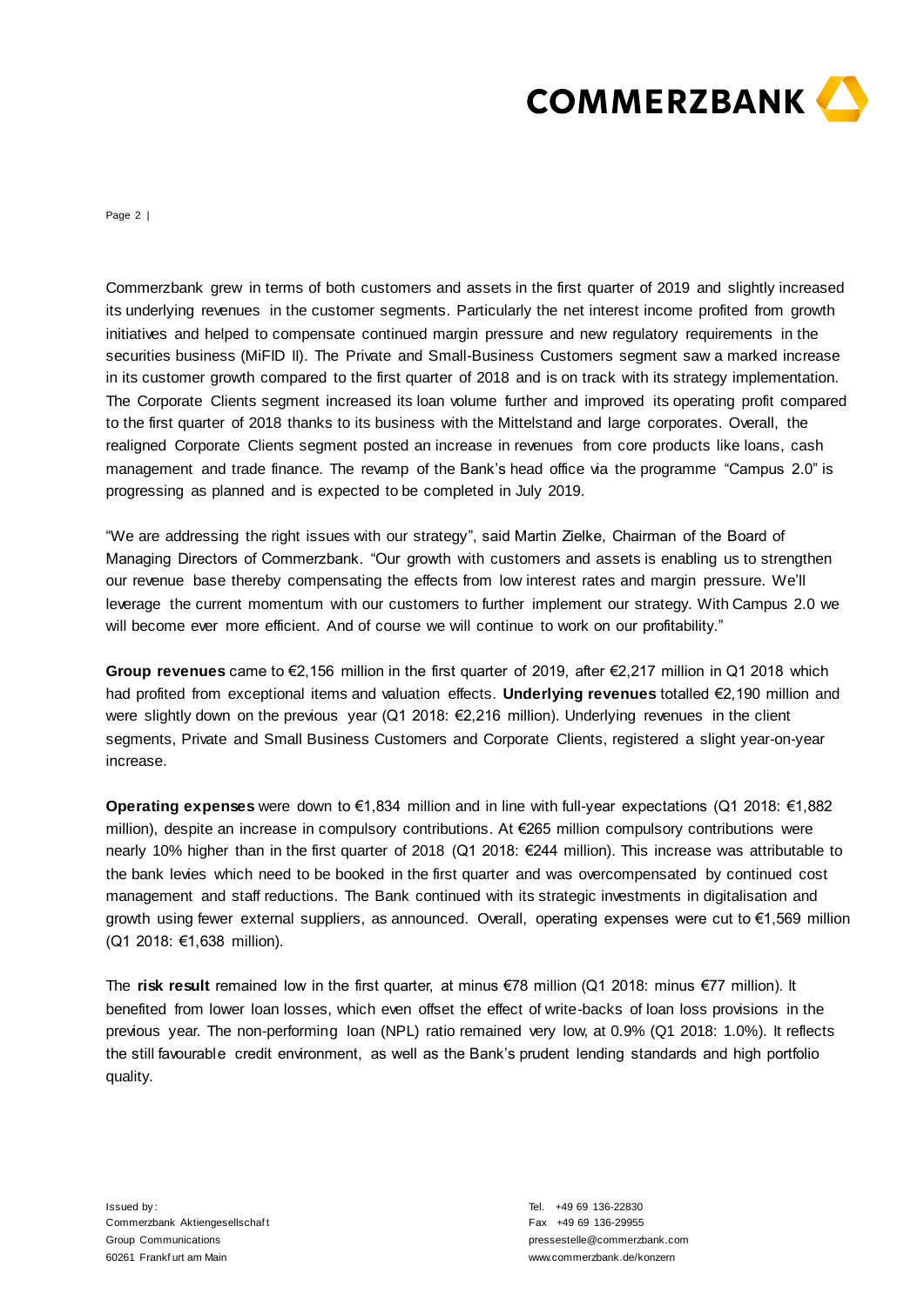

Page 3 |

The **operating profit** came to €244 million, supported by a 12% increase in net interest income (Q1 2018: €258 million). The pre-tax profit declined year on year to €225 million (Q1 2018: €301 million). The **net result**  attributable to Commerzbank shareholders amounted to €120 million (Q1 2018: €262 million). The reason was a higher tax burden of about €90 million. In the previous year, tax refunds had a positive impact. Additionally, the tax ratio rose as a result of higher compulsory contributions which are largely non-tax deductible. The net result was also impacted by the year-on-year €60 million weaker performance of the discontinued Equity Markets and Commodities business. **Earnings per share** came in at €0.10 in the first quarter (Q1 2018: €0.21).

The **Common Equity Tier 1 ratio** (CET 1) stood at 12.7% at the end of March (end of December 2018: 12.9%; March 2018: 13.3%). This reflects the effects of the introduction of the international accounting standard IFRS 16 at the start of the year, which, as expected, resulted in a deduction of 16 basis points. The ratio already includes an accrual for the planned dividend in line with the 2018 pay-out ratio.

"Business with our clients remains on a positive track. Even in a very competitive environment, Q1 is proof of the resilience of our corporate clients business and an example of what is possible. The challenge now is to build on this progress", said Stephan Engels, Chief Financial Officer of Commerzbank. "We are continuing to implement cost reductions despite further increases in compulsory contributions and ongoing strategic investments. Our cost targets remain unchanged."

### **Development of the segments**

The **Private and Small Business Customers** (PSBC) segment gained a total of 123,000 net new customers in Germany in the first quarter, almost twice as many as in the first quarter of 2018. Assets under Control in Germany went up by €21 billion to €402 billion between the end of December and the end of March, thanks in part to the recovery of market indices (Q4 2018: €381 billion). That means assets are currently above the target level for 2020 and have risen by €66 billion since the end of 2016. The mortgage lending business also performed strongly. Portfolio volumes were up 9% compared to March 2018 at €76.5 billion (March 2018: €70.4 billion). New business in mortgage lending in the first quarter amounted to €4.2 billion, which is almost €1 billion higher than the figure for the first quarter of 2018. The consumer loan book totalled €3.7 billion as of March 2019 (December 2018: €3.6 billion).

First-quarter revenues after adjustment for exceptional items stood at €1,220 million (Q1 2018: €1,211 million). Operating expenses were trimmed by €17 million to €870 million, while charges arising from compulsory contributions climbed by €29 million. The risk result remained virtually stable at minus €52 million (Q1 2018: minus €49 million). Overall, the segment generated an operating profit of €153 million in the first quarter (Q1 2018: €203 million). In the first quarter of 2018 the profit had been supported by a nonrecurring item of €52 million from the sale of the Polish group insurance business.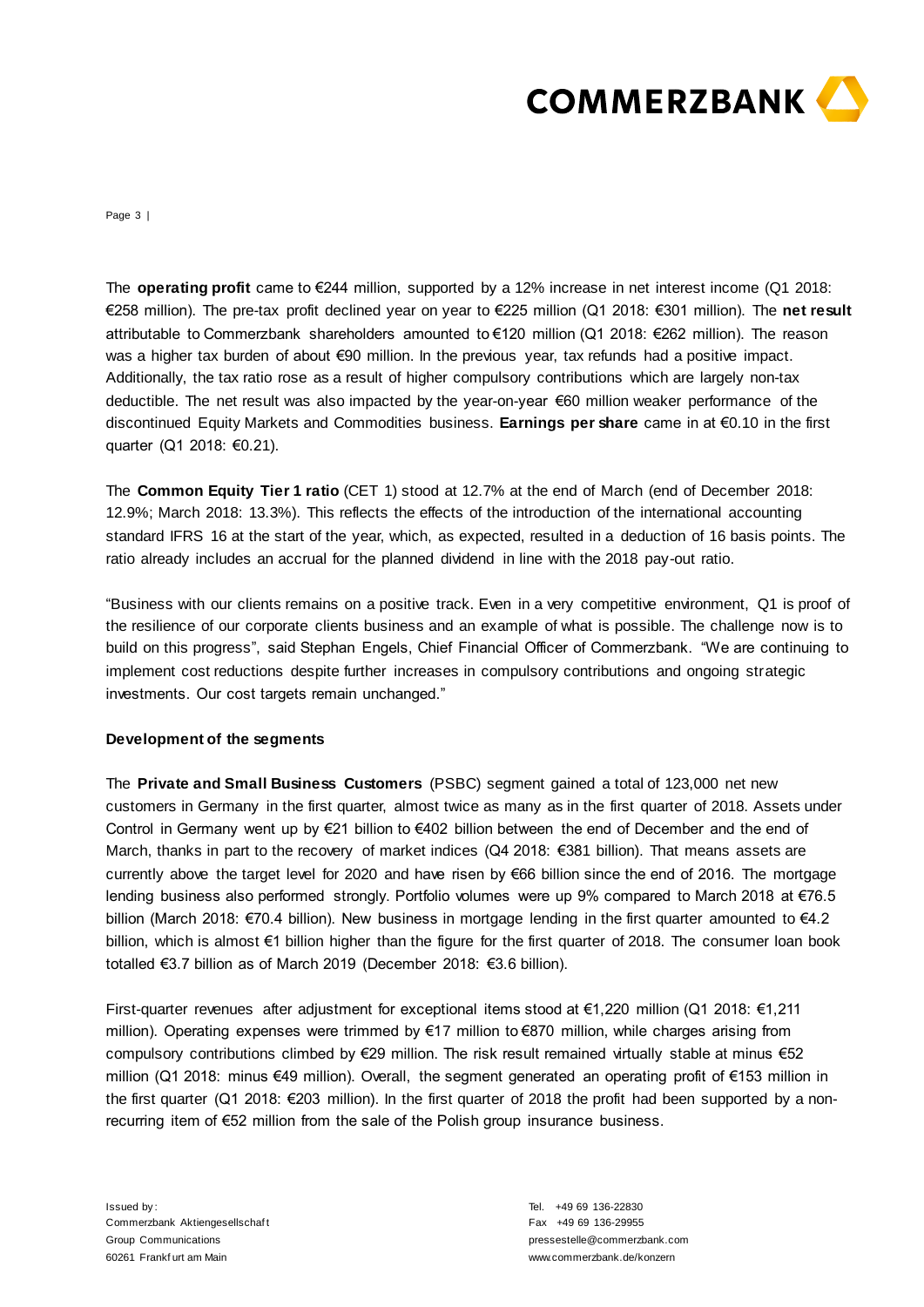

Page 4 |

The **Corporate Clients** segment gained 800 new clients since the start of the year, bringing the total number of new clients gained since the start of 2016 to 9,700. With prudent lending standards still in place, the corporate loan book expanded by €2 billion compared to the fourth quarter of 2018 to €84 billion.

On the back of this growth in lending, net interest income rose by 12% versus the first quarter of 2018, which contributed to stable revenues of €861 million (Q1 2018: €864 million). The contribution from the Mittelstand and International Corporates divisions increased compared to the first quarter of 2018. After the successful realignment of the segment, the core products loans, cash management, trade finance, and capital market solutions all showed an improvement on the previous year. This means all of the divisions' core products made a positive contribution to the revenue performance. The Financial Institutions division recorded stable revenues year-on-year after its realignment despite weakening global trade activities. This shows that the investments for compliance over the previous years are paying off. Overall, Corporate Clients' underlying revenues came to €869 million (Q1 2018: €865 million).

The segment cut its operating expenses excluding compulsory contributions by a good  $3\%$  to  $\epsilon$ 619 million (Q1 2018: €642 million). Thanks to the continued high quality of the loan book, the risk result remained low in the first quarter of 2019 at minus €28 million (Q1 2018: minus €25 million). Corporate Clients improved its operating profit, in a still challenging environment, to €121 million (Q1 2018: €98 million).

In the **Asset & Capital Recovery** (ACR) segment, revenues fell to €11 million (Q1 2018: €45 million) in line with the further run-down of legacy portfolios which were reduced by a total of €300 million in the first quarter. The Group ship finance portfolio contracted to a volume of around €300 million, and by the end of March comprised only 38 financed ships. The segment's operating profit amounted to minus €7 million (Q1 2018: €16 million).

### **Outlook**

The Bank will continue its growth strategy in 2019 and is expecting higher underlying revenues than in the previous year. It is targeting a Common Equity Tier 1 ratio of at least 12.75% by the end of 2019. The cost base should remain below €6.8 billion in 2019, while the drag from the risk result is expected to be at least €550 million. The Bank is planning to maintain a pay-out ratio for financial year 2019 at a level comparable to 2018.

**\*\*\*\*\***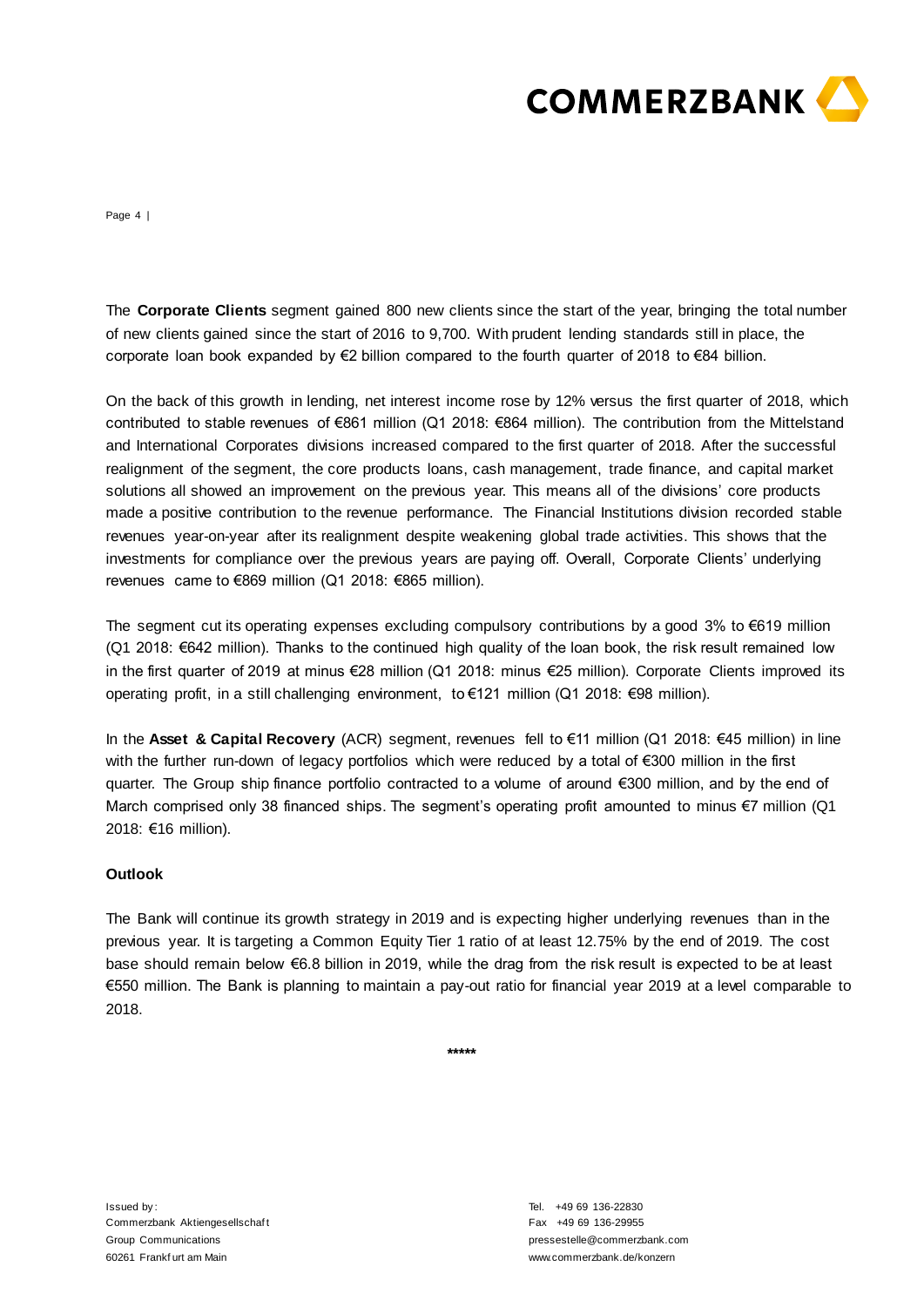

Page 5 |

| Financial figures at a glance                                                     |         |         |         |       |                                     |                                     |
|-----------------------------------------------------------------------------------|---------|---------|---------|-------|-------------------------------------|-------------------------------------|
| in $\epsilon$ m                                                                   | Q1 2019 | Q1 2018 | Q4 2018 | 2018  | Q1/19<br><b>VS</b><br>Q1/18 in<br>% | Q1/19<br><b>VS</b><br>Q4/18<br>in % |
| Net interest income                                                               | 1,231   | 1,098   | 1,237   | 4,748 | 12.1                                | $-0.5$                              |
| Net commission income                                                             | 768     | 802     | 754     | 3.089 | $-4.2$                              | 1.8                                 |
| Net fair value*                                                                   | 85      | 203     | $-121$  | 366   | $-58.3$                             | $\blacksquare$                      |
| Other income                                                                      | 73      | 115     | 166     | 367   | $-36,5$                             | -56.2                               |
| Income before risk result                                                         | 2,156   | 2,217   | 2,035   | 8,570 | $-2.8$                              | 5.9                                 |
| Revenues excl. exceptional<br>items                                               | 2,190   | 2,216   | 2,151   | 8,648 | $-1.2$                              | 1.8                                 |
| Operating expenses                                                                | 1,569   | 1,638   | 1,579   | 6,459 | $-4.2$                              | $-0.6$                              |
| Compulsory contributions                                                          | 265     | 244     | 63      | 420   | 8.5                                 |                                     |
| Risk result                                                                       | $-78$   | $-77$   | $-154$  | -446  | $-1.2$                              | 49.1                                |
| <b>Operating profit or loss</b>                                                   | 244     | 258     | 240     | 1,245 | $-5.6$                              | 1.4                                 |
| Current pre-tax profit or loss<br>(discontinued operations)                       | $-19$   | 42      | $-30$   | -15   |                                     | 36.8                                |
| Pre-tax profit or loss (Group)                                                    | 225     | 301     | 210     | 1,230 | $-25.3$                             | 6.9                                 |
| <b>Taxes</b>                                                                      | 91      | 5       | 75      | 262   | $\overline{\phantom{a}}$            | 21.2                                |
| <b>Minorities</b>                                                                 | 14      | 34      | 22      | 103   | -59.0                               | -35.8                               |
| <b>Consolidated profit or loss</b><br>attributable to Commerzbank<br>shareholders | 120     | 262     | 113     | 865   | $-54.2$                             | 5.8                                 |
| Earnings per share $(\epsilon)$                                                   | 0.10    | 0.21    | 0.09    | 0.69  |                                     |                                     |
| Cost/income ratio in operating<br>business excl. compulsory<br>contributions (%)  | 72.8    | 73.9    | 77.6    | 75.4  | $-1.1$                              | -4.8                                |
| Cost/income ratio in operating<br>business incl. compulsory<br>contributions (%)  | 85.1    | 84.9    | 80.6    | 80.3  | 0.2                                 | 4.4                                 |
| Operating RoTE (%)                                                                | 3.7     | 4.0     | 3.6     | 4.8   | $-0.3$                              | 0.1                                 |
| Net RoTE (%)                                                                      | 1.9     | 4.2     | 1.8     | 3.4   | $-2.3$                              | 0.1                                 |
| Net $RoE(%)$                                                                      | 1.7     | 3.8     | 1.6     | 3.1   | $-2.1$                              | 0.1                                 |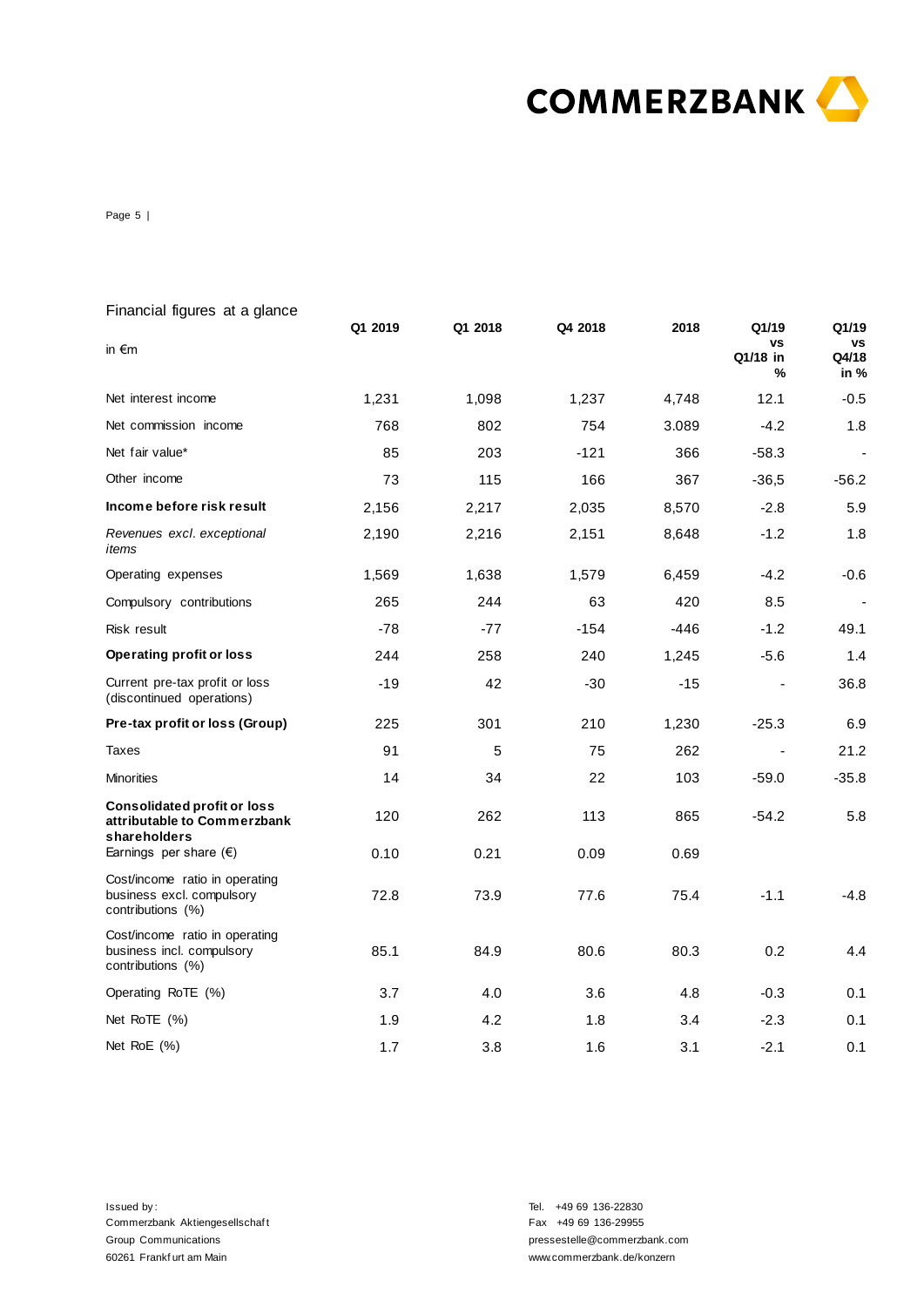

Page 6 |

|                                             | Q1 2019 | Q1 2018 | Q4 2018 | 2018 |
|---------------------------------------------|---------|---------|---------|------|
| CET 1 ratio, Basel 3 fully loaded<br>(%)    | 12.7    | 13.3    | 12.9    | 12.9 |
| Leverage Ratio, Basel 3 fully<br>loaded (%) | 4.5     | 4.6     | 4.8     | 4.8  |
| Total assets (€bn)                          | 503     | 470     | 462     | 462  |

**\*** Net income from financial assets and liabilities measured at fair value through profit and loss

\*\*\*\*\*

\*\*\*\*\*

\*\*\*\*\*

From approximately 7 am onwards you can find broadcast-ready video material with a statement by Stephan Engels at [http://mediathek.commerzbank.de/.](http://mediathek.commerzbank.de/)

| <b>Press contact</b> |                  |
|----------------------|------------------|
| Nils Happich         | +49 69 136-80529 |
| Maurice Farrouh      | +49 69 136-21947 |
| Erik Nebel           | +49 69 136-44986 |

#### **About Commerzbank**

Commerzbank is a leading international commercial bank with branches and offices in almost 50 countries. In the two business segments Private and Small Business Customers and Corporate Clients, the Bank offers a comprehensive portfolio of financial services which is precisely aligned to its clients' needs. Commerzbank finances approximately 30% of Germany's foreign trade and is the leading finance provider for corporate clients in Germany. Due to its in-depth sector know-how in the German economy, the Bank is a leading provider of capital market products. Its subsidiaries Comdirect in Germany and mBank in Poland are two of the world's most innovative online banks. With approximately 1,000 branches, Commerzbank has one of the densest branch networks among German private banks. In total, Commerzbank serves more than 18 million private and small business customers, as well as more than 70,000 corporate clients, multinationals, financial service providers, and institutional clients worldwide. In

Issued by : Commerzbank Aktiengesellschaf t Group Communications 60261 Frankf urt am Main